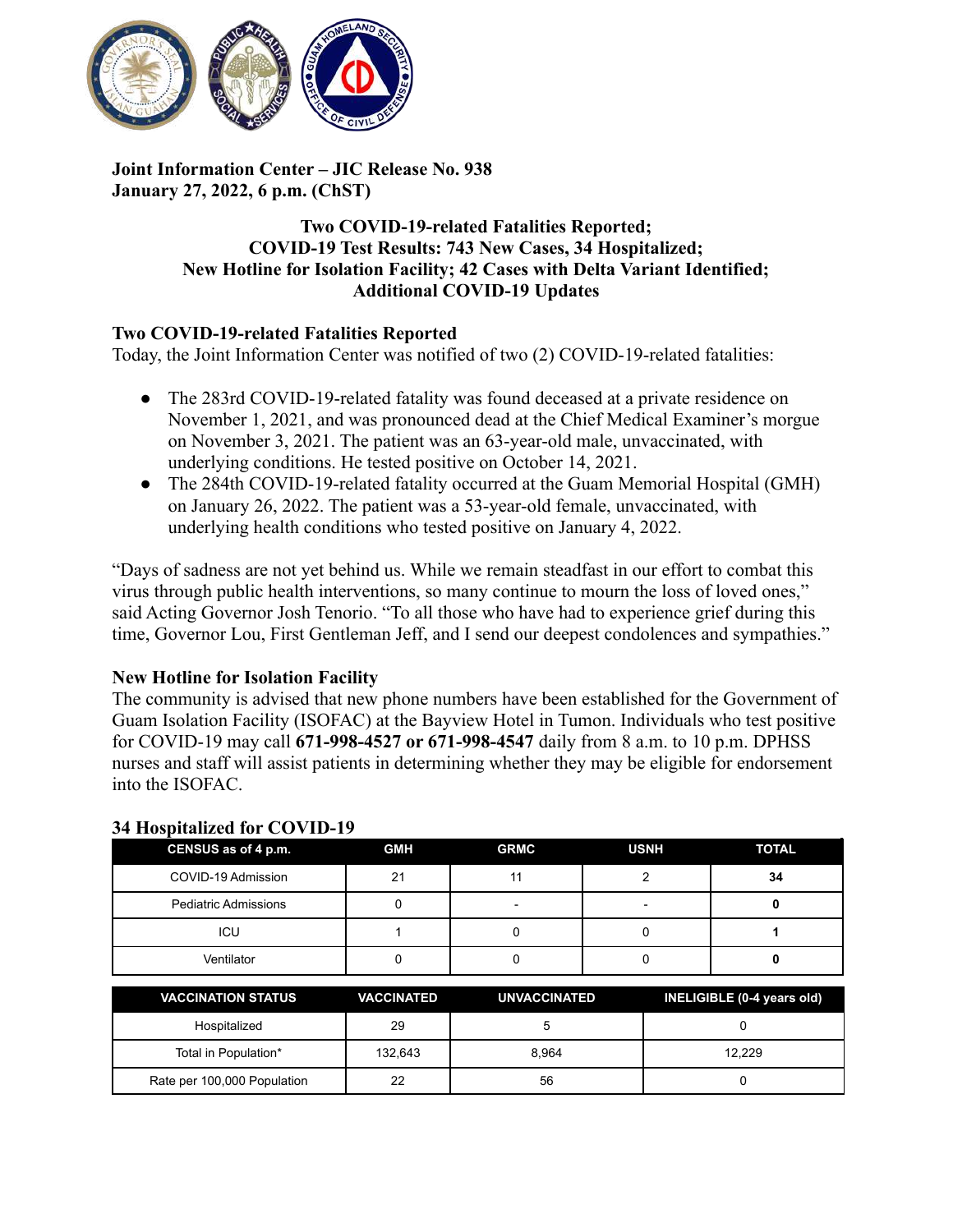SPECIAL NOTE: Based on today's data, if we were to compare two (2) hypothetical populations of 100,000 people each, vaccinated versus unvaccinated, there would be 22 vaccinated people hospitalized for COVID-19 compared to 56 unvaccinated people hospitalized for COVID-19. The risk of being hospitalized for COVID-19 is about 3 times higher for the unvaccinated as compared to the vaccinated. \*Estimated population is based on DPHSS Immunization Program analysis of 2020 Census data. Updates are expected pending further *Census 2020 data breakdown.*

# **COVID-19 Test Results: 743 New Cases of COVID-19**

Today, the Department of Public Health and Social Services (DPHSS) reported **743** new cases of COVID-19 from **2,827** specimens analyzed on January 26, 2022. **106** of the cases reported today are through the Department of Defense. To date, there have been a total of **30,221** officially reported cases, **284** deaths, **6,653** cases in active isolation, and **23,284** not in active isolation.

## **42 Cases with Delta Variant Identified**

DPHSS received forty-two (42) new results from virus samples on Wednesday collected on Guam between November 2, 2021 to December 3, 2021, which have undergone genome sequencing by the U.S. Centers for Disease Control and Prevention (CDC). DPHSS received the thirteenth set of results from the CDC. All 42 samples were identified as sublineages of the Delta Variant of Concern (VOC). The breakdown is as follows:

Delta (VOC)

- Thirty-two  $(32)$  AY.25
- One  $(1)$  AY.103
- $\bullet$  Six (6) AY.3
- Two  $(2)$  AY.44
- $\bullet$  One (1) AY.69

To date, 531 SARS-CoV-2 virus samples have been submitted to the U.S. Centers for Disease Control and Prevention (CDC) and the Hawaii DOH State Lab Division for genome sequencing and identified a total of three hundred twenty-nine (329) COVID-19 cases infected with variants. DPHSS previously reported variants from results from the CDC and the Hawaii DOH State Lab and identified the following:

- eighty-nine  $(89)$  cases identified with the B.1.1.7 Alpha variant
- four (4) cases identified with the B.1.351 Beta variant
- two hundred fourteen (214) cases identified with the Delta variant and its sublineages
- fourteen  $(14)$  cases identified with the B.1.429 Epsilon variant
- $\bullet$  one (1) case identified with the P.1 Gamma variant
- seven (7) cases identified with the BA.1 Omicron variant

## **Tiyan COVID-19 Outreach Appointment-Based Testing**

Community COVID-19 testing at the old carnival grounds in Tiyan, Barrigada has transitioned to an appointment-based system with extended hours. Unscheduled drive-ups will be accepted on a limited basis. **For the safety of the community and swabbers, only four (4) adults per vehicle are allowed to be tested**. To schedule an appointment, visit [tinyurl.com/covidstopswithme.](http://tinyurl.com/covidstopswithme)

## **FREE COVID-19 COMMUNITY TESTING – Tiyan** To schedule an appointment, visit [tinyurl.com/covidstopswithme.](http://tinyurl.com/covidstopswithme)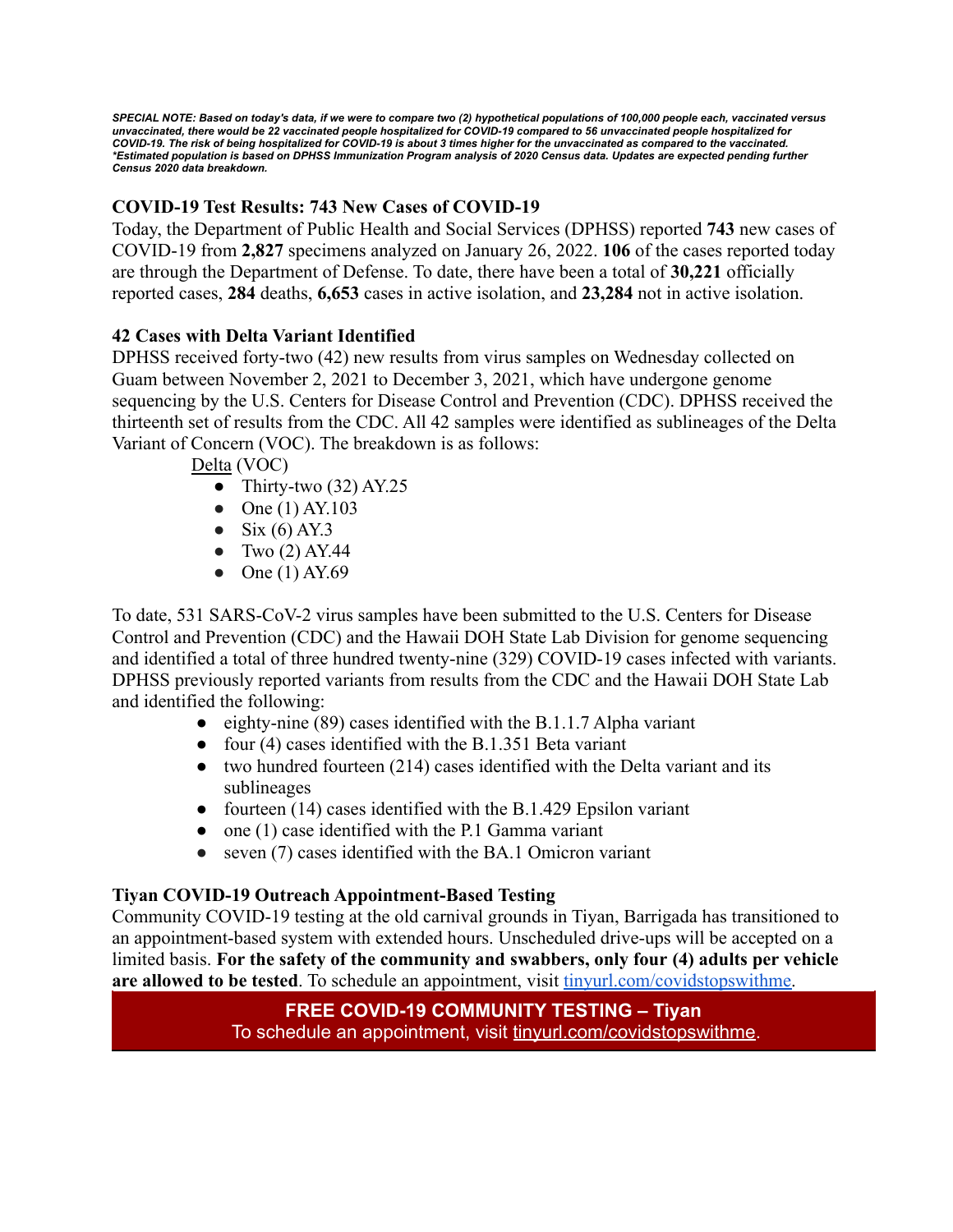**Jan. 28 - 29 2022:** 8 a.m. - 12 p.m. **BREAK: 12 p.m. - 1 p.m.** 1 p.m. to 3 p.m.

#### **Old Carnival Grounds,** *Tiyan, Barrigada*

COVID-19 testing will be offered by appointment through Eventbrite at [tinyurl.com/covidstopswithme.](http://tinyurl.com/covidstopswithme) **Four adults per vehicle.** Bring a photo ID. Travel-related testing will not be offered.

| <b>FREE COVID-19 COMMUNITY TESTING - DPHSS Community Health Centers</b> |                                                                                                                                                                                                                                                                                            |  |  |
|-------------------------------------------------------------------------|--------------------------------------------------------------------------------------------------------------------------------------------------------------------------------------------------------------------------------------------------------------------------------------------|--|--|
| Jan. 28 - 29 2022<br>9 a.m. - 12 p.m.                                   | DPHSS Southern Region Community Health Center, Inalåhan<br>By appointment only for individuals with COVID-like symptoms. Four adults per vehicle.<br>Bring a photo ID. Travel-related testing will not be offered. Call (671) 828-7604/5/7518.<br>Register at tinyurl.com/covidstopswithme |  |  |
|                                                                         | <b>DPHSS Northern Region Community Health Center, Dededo</b><br>By appointment only for individuals with COVID-like symptoms. Four adults per vehicle.<br>Bring a photo ID. Travel-related testing will not be offered.<br>Call (671) 635-7525/6 to schedule an appointment.               |  |  |

Fill out a COVID-19 Testing Patient [Assessment](https://dphss.guam.gov/wp-content/uploads/2021/09/DPHSS-TIYAN-Covid-PUI-Lab-Form-RLG.pdf) Form ahead of time, available at [dphss.guam.gov/covid-19-testing.](https://dphss.guam.gov/covid-19-testing/)

#### **Requirements for Minors to Receive the Pfizer-BioNTech COVID-19 Vaccine:**

- Parent/legal guardian must provide minor's birth certificate
- Parent/legal guardian must have a government-issued photo identification (ID)
- Minor must be accompanied by a parent or legal guardian
- Guardians must present legal guardianship or power-of-attorney documents

## **FREE COVID-19 VACCINATION CLINICS (AGES 5 AND OVER)** Pfizer-BioNTech, Moderna, Johnson & Johnson

| Jan. 28, 2022:<br>Mon - Wed, Fri.: 11 a.m. - 5<br>p.m.<br>Sat.: 11 a.m. - 7 p.m. | University of Guam Field House, Mangilao<br>Register at tinyurl.com/vaxguam<br>Walk-ins are welcome, but appointments will be expedited. Please bring appointment<br>confirmation and proof of identity. Last appointment is 30 minutes before closing.                                           |
|----------------------------------------------------------------------------------|---------------------------------------------------------------------------------------------------------------------------------------------------------------------------------------------------------------------------------------------------------------------------------------------------|
| Jan. 28 - 29, 2022:<br>9 a.m. - 5 p.m.                                           | <b>DPHSS Northern Region Community Health Center, Dededo</b><br>Call (671) 635-4418/7400 to schedule an appointment. Last appointment is 30 minutes<br>before closing. Walk-ins welcome. Curbside vaccination available for people with disabilities.<br>Register at tinyurl.com/covidstopswithme |
| Jan. 28, 2022:<br>9 a.m. - 12 p.m.                                               | DPHSS Southern Region Community Health Center, Inalåhan<br>Call (671) 828-7604/5/7518 to schedule an appointment. Last appointment is 30 minutes<br>before closing. Walk-ins welcome. Curbside vaccination available for people with disabilities.<br>Register at tinyurl.com/covidstopswithme    |

#### **COVID-19 Isolation Clearance Letters Not Required**

The community is reminded that in accordance with [DPHSS Guidance Memo 2021-16 REV01](https://dphss.guam.gov/wp-content/uploads/2022/01/DPHSS-GUIDANCE-MEMO-2021-16-REV01-Amendment-01-01-18-2022.pdf) [\(Amendment 01\)](https://dphss.guam.gov/wp-content/uploads/2022/01/DPHSS-GUIDANCE-MEMO-2021-16-REV01-Amendment-01-01-18-2022.pdf), an isolation clearance letter is **not** required at the conclusion of the isolation or quarantine period. Although an isolation clearance letter may still be requested, businesses, organizations, and Government of Guam agencies are not required to have employees or staff furnish proof of the conclusion of isolation or quarantine to return to work or school.